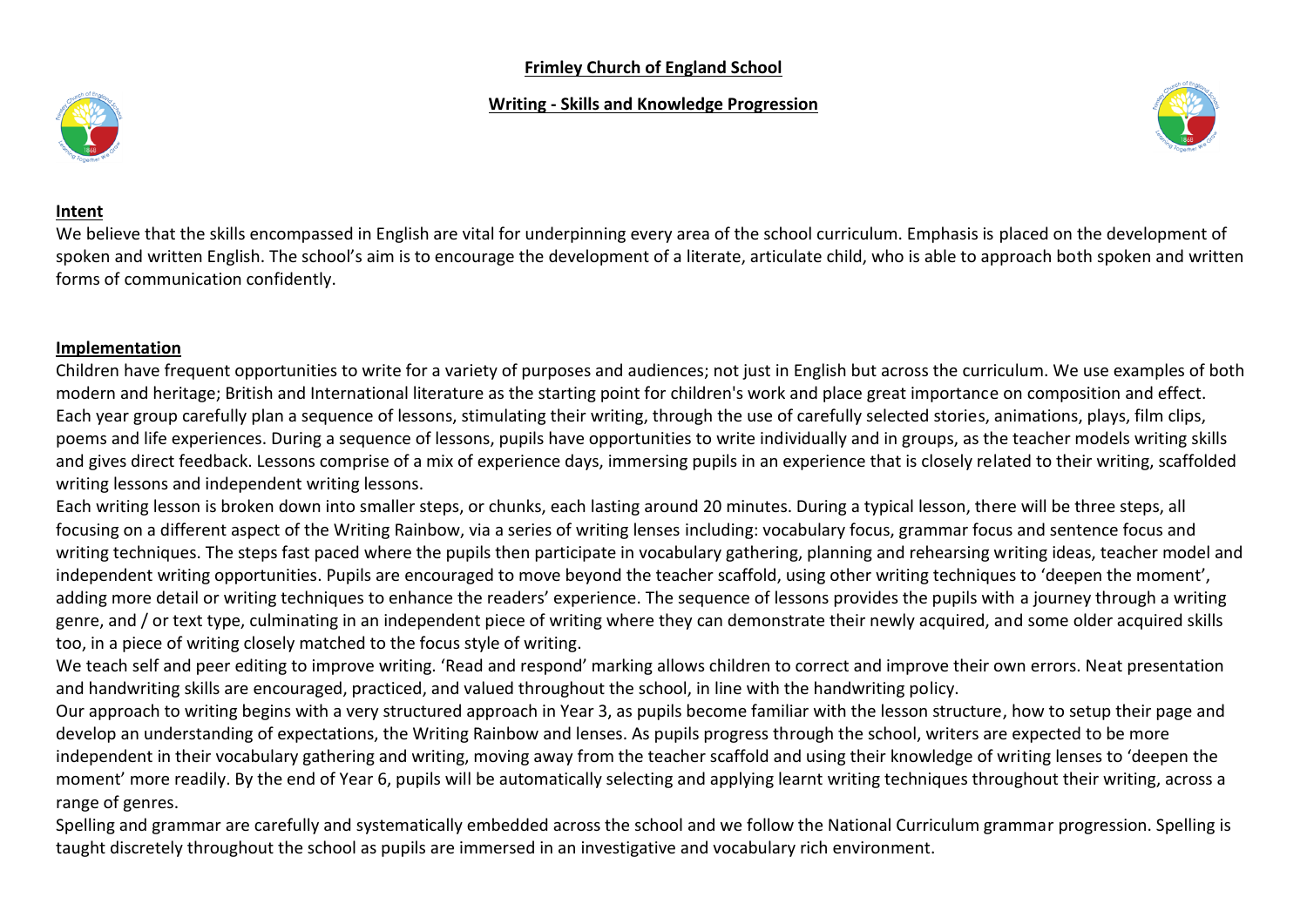#### **Impact**

- Pupils will enjoy writing across a range of genres
- Pupils of all abilities will be able to succeed in all writing lessons
- Pupils will have a good knowledge of writing techniques
- Pupils will be able to articulate their thoughts, ideas and imagination orally and through the written word
- Pupils will become creative writers, able to write clearly, accurately and coherently, adapting their language and style in and for a range of contexts, purposes and audiences
- The percentage of pupils working at EXS within each year group will be at least in line with
- national averages
- The percentage of pupils working at GDS within each year group will be at least in line with national averages

## **In writing lessons you will see and hear:**

- Talk for writing
- A buzz of learning and sharing ideas and vocabulary
- Oral sentence rehearsal
- Pupils sharing ideas and contributing to class writing
- Pupils using the teacher model to support their own writing
- Pupils independently applying skills, (from the Writing Rainbow) to the writing task, using retrieval of previously learnt skills to deepen the moment
- Pupils re-reading their own work, with live feedback and editing on the go
- Celebration of pupils writing

## **National curriculum expectations:**

The overarching aim for English in the national curriculum is to promote high standards of language and literacy by equipping pupils with a strong command of the spoken and written word, and to develop their love of literature through widespread reading for enjoyment. The national curriculum for English aims to ensure that by the end of Key Stage 2 all pupils should be able to:

- read easily, fluently and with good understanding.
- develop the habit of reading widely and often, for both pleasure and information
- acquire a wide vocabulary, an understanding of grammar and knowledge of linguistic conventions for reading, writing and spoken language
- appreciate our rich and varied literary heritage
- write clearly, accurately and coherently, adapting their language and style in and for a range of contexts, purposes and audiences
- use discussion in order to learn; they should be able to elaborate and explain clearly their understanding and ideas
- are competent in the arts of speaking and listening, making formal presentations, demonstrating to others and participating in debate.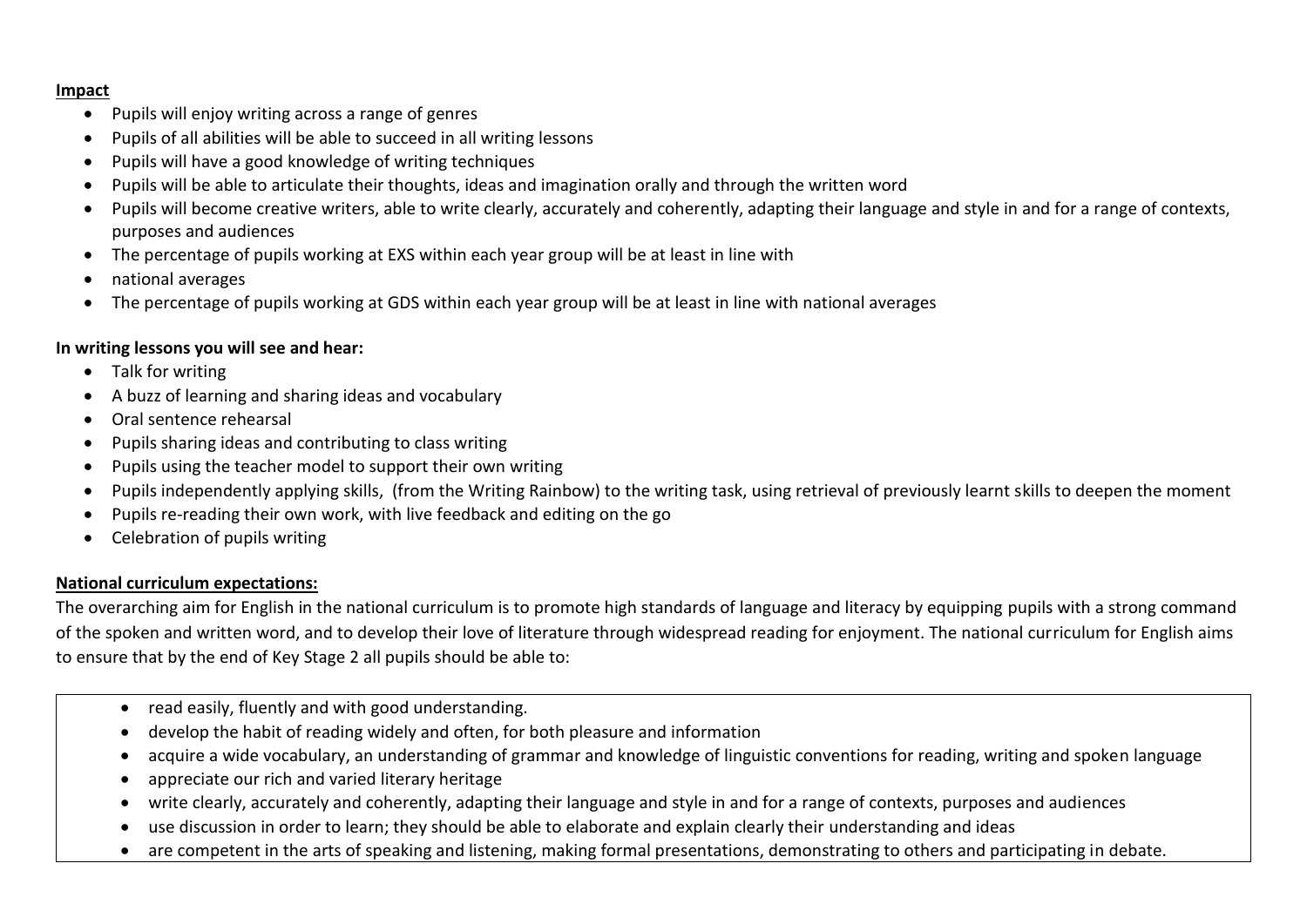# **What Frimley offers to its pupils:**

| <b>Writing</b>   | Year <sub>3</sub>                                                  | Year 4                                                | Year <sub>5</sub>                                         | Year <sub>6</sub>                                                  |
|------------------|--------------------------------------------------------------------|-------------------------------------------------------|-----------------------------------------------------------|--------------------------------------------------------------------|
| <b>Knowledge</b> | Basic knowledge and                                                | Consolidate and develop their                         | Basic knowledge and                                       | Consolidate and develop their                                      |
|                  | understanding of the Year 3/4                                      | knowledge and understanding of                        | understanding of the Year 5/6                             | knowledge and understanding of                                     |
|                  | objectives and begin to apply                                      | the Year 3 /4 objectives and                          | objectives and begin to apply                             | the Year 5/6 objectives and begin                                  |
|                  | them in their own writing.                                         | begin to apply them in their own                      | them in their own writing.                                | to apply them in their own                                         |
|                  |                                                                    | writing.                                              |                                                           | writing.                                                           |
|                  |                                                                    |                                                       | <b>Terminology</b>                                        |                                                                    |
|                  | <b>Terminology</b><br>Preposition, conjunction, word               | <b>Terminology</b><br>Consolidating previous year and | Consolidating previous year and                           | <b>Terminology</b><br>Consolidating previous year and              |
|                  | family, prefix, clause,                                            | building in:                                          | building in:                                              | building in:                                                       |
|                  | subordinate clause, direct                                         | Determiner, pronoun,                                  | Modal verb, relative pronoun,                             | Subject, object, active, passive,                                  |
|                  | speech, consonant, consonant                                       | possessive pronoun, adverbial                         | relative clause, parenthesis,                             | synonym, antonym, ellipsis,                                        |
|                  | letter, vowel, vowel letter,                                       |                                                       | bracket, dash, cohesion,                                  | hyphen, colon, semi-colon,                                         |
|                  | adverb, inverted commas (or                                        |                                                       | ambiguity                                                 | bullet points                                                      |
|                  | "speech marks")                                                    |                                                       |                                                           |                                                                    |
|                  |                                                                    |                                                       |                                                           |                                                                    |
|                  | To know the features of the                                        | To know the features of the                           | To know the features of the                               | To know the features of the                                        |
|                  | following types of writing:                                        | following types of writing:                           | following types of writing:                               | following types of writing:                                        |
|                  |                                                                    |                                                       |                                                           |                                                                    |
|                  | <b>Using the Year 3 writing</b>                                    | <b>Using the Year 4 writing</b>                       | <b>Using the Year 5 writing</b>                           | <b>Using the Year 6 writing</b>                                    |
|                  | objectives:                                                        | objectives:                                           | objectives:                                               | objectives:                                                        |
|                  | <b>Write to Entertain</b>                                          | <b>Write to Entertain</b>                             | <b>Write to Entertain</b>                                 | <b>Write to Entertain</b>                                          |
|                  | (e.g. Performance poetry,                                          | (e.g. Descriptive poetry,                             | (e.g. Narratives, narrative poetry,                       | <b>Write to Inform</b>                                             |
|                  | narrative)<br><b>Write to Inform</b>                               | narrative)<br><b>Write to Inform</b>                  | Myths)<br><b>Write to Inform</b>                          | <b>Write to Persuade</b><br><b>Write to Discuss</b>                |
|                  |                                                                    |                                                       |                                                           |                                                                    |
|                  | (e.g. newspapers, instructions,<br>non-chronological report, radio | (e.g. newspapers, instructions,                       | (e.g. encyclopaedia, newspaper,<br>biography)             |                                                                    |
|                  |                                                                    | non-chronological report)<br><b>Write to Persuade</b> | <b>Write to Persuade</b>                                  | All writing genres are selected<br>and revisited to meet the needs |
|                  | report)<br><b>Write to Persuade</b>                                |                                                       |                                                           |                                                                    |
|                  |                                                                    | (e.g. holiday brochure, battle cry)                   | (e.g. travel brochure, letter)<br><b>Write to Discuss</b> | of the children.                                                   |
|                  | (e.g. letters)                                                     |                                                       |                                                           |                                                                    |
|                  |                                                                    |                                                       | (e.g. balanced argument)                                  |                                                                    |
|                  |                                                                    |                                                       |                                                           |                                                                    |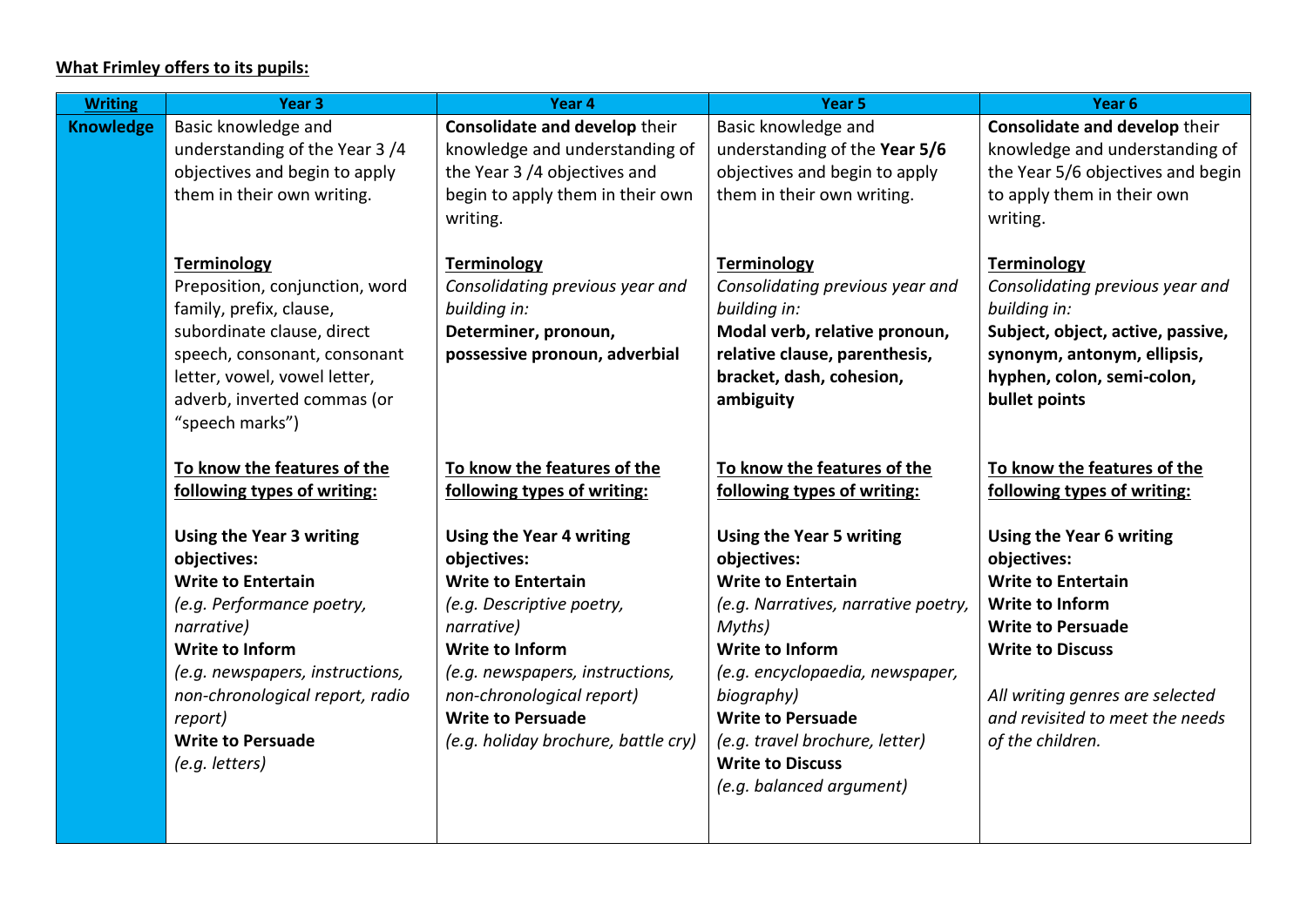| <b>Skills</b> | To identify and apply the                                                                                                                                                                                                                                                                                                                                                                                                                                                                                                                                             | To identify and apply the                                                                                                                                                                                                                                                                                                                                                                                                                                                                                                                                                                                                                                 | To identify and apply the                                                                                                                                                                                                                                                                                                                                                                                                                                                                                        | To identify and apply the                                                                                                                                                                                                                                                                                                                                                                                                                      |
|---------------|-----------------------------------------------------------------------------------------------------------------------------------------------------------------------------------------------------------------------------------------------------------------------------------------------------------------------------------------------------------------------------------------------------------------------------------------------------------------------------------------------------------------------------------------------------------------------|-----------------------------------------------------------------------------------------------------------------------------------------------------------------------------------------------------------------------------------------------------------------------------------------------------------------------------------------------------------------------------------------------------------------------------------------------------------------------------------------------------------------------------------------------------------------------------------------------------------------------------------------------------------|------------------------------------------------------------------------------------------------------------------------------------------------------------------------------------------------------------------------------------------------------------------------------------------------------------------------------------------------------------------------------------------------------------------------------------------------------------------------------------------------------------------|------------------------------------------------------------------------------------------------------------------------------------------------------------------------------------------------------------------------------------------------------------------------------------------------------------------------------------------------------------------------------------------------------------------------------------------------|
|               | following in writing:                                                                                                                                                                                                                                                                                                                                                                                                                                                                                                                                                 | following in writing:                                                                                                                                                                                                                                                                                                                                                                                                                                                                                                                                                                                                                                     | following in writing:                                                                                                                                                                                                                                                                                                                                                                                                                                                                                            | following in writing:                                                                                                                                                                                                                                                                                                                                                                                                                          |
|               | <b>Purpose and Impact</b><br>To write whole text that are<br>$\bullet$<br>interesting, engaging or<br>thoughtful.<br>Develop multiple ideas within<br>$\bullet$<br>a story that are enriched with<br>descriptive vocab.<br>Develop multiple ideas in<br>$\bullet$<br>non-fiction that are factual<br>and precise.<br>Express a basic viewpoint, an<br>$\bullet$<br>opinion or promote an idea<br>e.g. I believe<br>To produce texts which are<br>$\bullet$<br>appropriate to reader or<br>purpose.<br>Maintain the main features<br>$\bullet$<br>of a genre/text type | <b>Purpose and Impact</b><br>To write whole text that are<br>$\bullet$<br>interesting, engaging or<br>thoughtful.<br>Ideas are developed in details<br>(stories in depth description,<br>non-fiction would have<br>anecdotes, reflections and<br>facts)<br>Points of view are maintained<br>$\bullet$<br>throughout the work.<br>Produce texts that are<br>$\bullet$<br>appropriate to reader and<br>purpose.<br>Consistently include all<br>$\bullet$<br>features of a genre.<br>Create narratives that create<br>$\bullet$<br>intrigue (suspense or cliff<br>hangers) or non-fiction that is<br>more complicated<br>(contrasting ideas and<br>opinions) | <b>Purpose and Impact</b><br>Write whole texts that are<br>$\bullet$<br>interesting, engaging or<br>thoughtful.<br>Ideas are developed in<br>narrative and non-fiction.<br>Point of view is clear and<br>controlled with some<br>elaboration.<br>Execute a text type genre to<br>$\bullet$<br>include all features or adapt<br>when required.<br>Create more complicated<br>narratives e.g. parallel plot,<br>flashback, parody and more<br>controlled non-fictions e.g.<br>language choices support<br>purpose. | <b>Purpose and Impact</b><br>Write whole texts that are<br>$\bullet$<br>interesting, engaging or<br>thoughtful.<br>Manipulate reader through<br>$\bullet$<br>the telling of a narrative e.g.<br>use of humour or controls<br>the direction of non-fiction<br>through a range of<br>strategies.<br>Adapt well-known genre to<br>$\bullet$<br>create different effects e.g.<br>fairy tales with a twist or<br>exploring different<br>viewpoints. |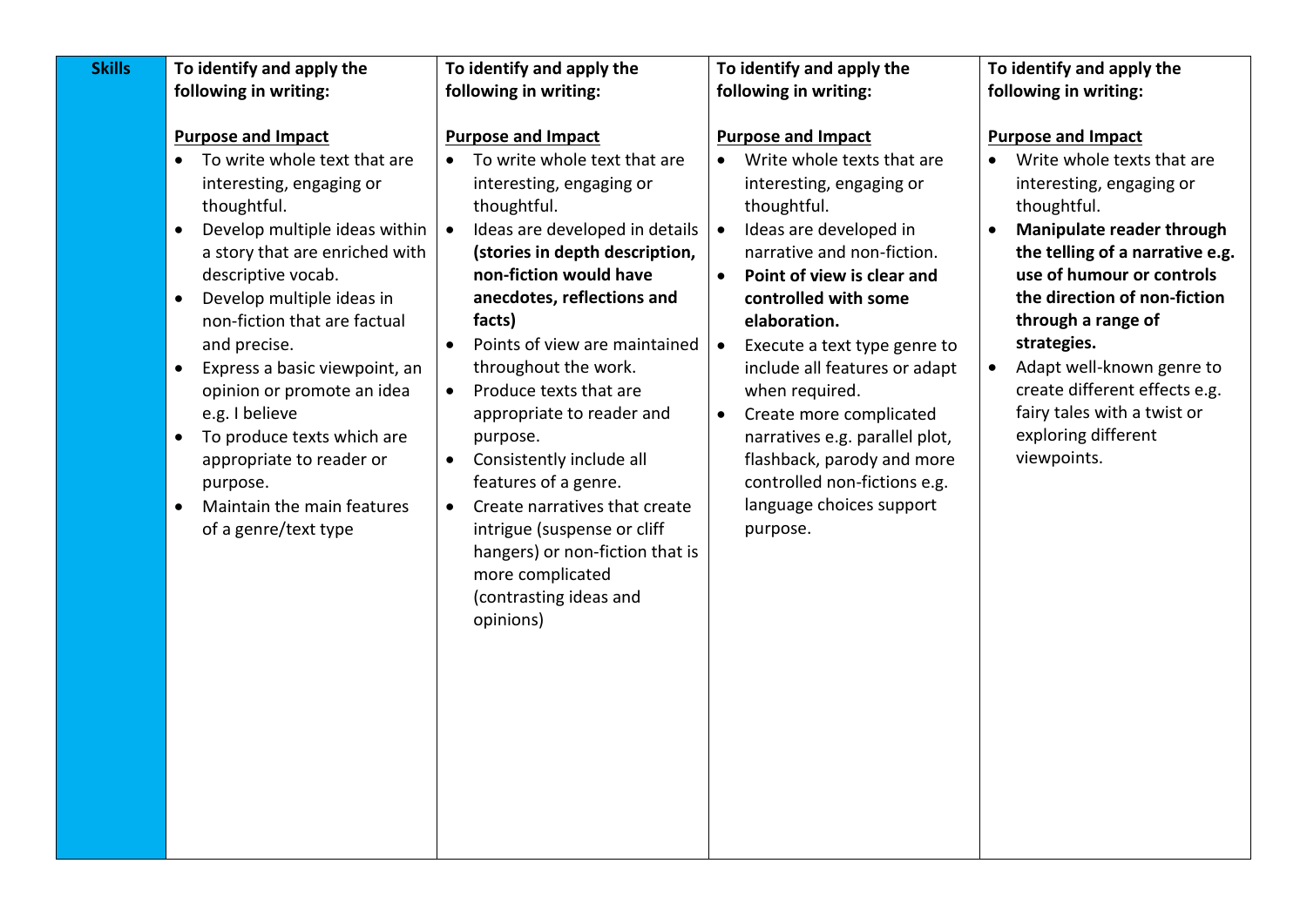|                                                               | <b>Structure and Shape</b>                                                                                                                                                                                                                                                                                                                                             | <b>Structure and Shape</b>                                                                                                                                                                                                                                                                                                                                                                                                                                                                                                                                                                                                                                                                                                                                                                                                                                                                                         |                                                               | <b>Structure and Shape</b>                                                                                                                                                                                                                                                                                                                                                                                                                                                                                                                                            |           | <b>Structure and Shape</b>                                                                                                                                                                                                                                                                                                                                                                                                                                                                                          |
|---------------------------------------------------------------|------------------------------------------------------------------------------------------------------------------------------------------------------------------------------------------------------------------------------------------------------------------------------------------------------------------------------------------------------------------------|--------------------------------------------------------------------------------------------------------------------------------------------------------------------------------------------------------------------------------------------------------------------------------------------------------------------------------------------------------------------------------------------------------------------------------------------------------------------------------------------------------------------------------------------------------------------------------------------------------------------------------------------------------------------------------------------------------------------------------------------------------------------------------------------------------------------------------------------------------------------------------------------------------------------|---------------------------------------------------------------|-----------------------------------------------------------------------------------------------------------------------------------------------------------------------------------------------------------------------------------------------------------------------------------------------------------------------------------------------------------------------------------------------------------------------------------------------------------------------------------------------------------------------------------------------------------------------|-----------|---------------------------------------------------------------------------------------------------------------------------------------------------------------------------------------------------------------------------------------------------------------------------------------------------------------------------------------------------------------------------------------------------------------------------------------------------------------------------------------------------------------------|
| $\bullet$<br>$\bullet$<br>$\bullet$<br>$\bullet$<br>$\bullet$ | Organise and present whole<br>texts effectively.<br>Strategies used to create flow<br>e.g. pronouns and cohesive<br>phrases.<br>Begin to understand what a<br>paragraph is ideas grouped<br>together.<br>Use headings and sub-<br>headings to group ideas.<br>Opening signalled in narrative<br>and non-fiction.<br>Closing signalled in narrative<br>and non-fiction. | Organise and present whole<br>$\bullet$<br>texts effectively that<br>sequence and structure<br>information.<br>Structure and organise<br>writing with a clear<br>beginning, middle and end.<br>Write sentences that are<br>$\bullet$<br>developed on from previous<br>sentences to form a group of<br>connected/related ideas.<br>Start a new paragraph to<br>$\bullet$<br>organise ideas around a<br>theme.<br>Construct a cohesive piece<br>$\bullet$<br>with logical links and breaks.<br>Use appropriate choice of<br>$\bullet$<br>pronoun or noun within and<br>across sentences to aid<br>cohesion and avoid<br>repetition.<br>Openings signalled in<br>$\bullet$<br>narrative and non-fiction<br>with content to capture<br>reader's interest.<br>Closings signalled in narrative<br>$\bullet$<br>that is dramatic or linked<br>back to openings and in non-<br>fiction is strong and draws<br>conclusions. | $\bullet$<br>$\bullet$<br>$\bullet$<br>$\bullet$<br>$\bullet$ | Organise and present whole<br>texts effectively that<br>sequence and structure<br>information.<br>Structure and organise<br>writing with pace in narrative<br>and supporting evidence in<br>non-fiction.<br>Start new paragraphs to<br>show changes in time, place,<br>event or person.<br>Construct a cohesive piece<br>with logical links or breaks.<br>Use devices to build cohesion<br>within paragraphs e.g. then,<br>after, that, this, firstly.<br>Link ideas across paragraphs<br>using a range of devices e.g.<br>phrases that reference<br>previous points. | $\bullet$ | Organise and present whole<br>texts effectively that<br>sequence and structure<br>information.<br>Navigate a reader through a<br>text in a logical, chronological<br>way or subvert this e.g. flash<br>forward, opposing viewpoint.<br>Use a range of layout devices<br>e.g. headings, sub-headings,<br>column, bullets, tables.<br>Link ideas across paragraphs<br>using a wider range of<br>cohesive devices e.g.<br>repetition of word or phrase,<br>use of ellipsis as cliff hanger<br>at the end of a section. |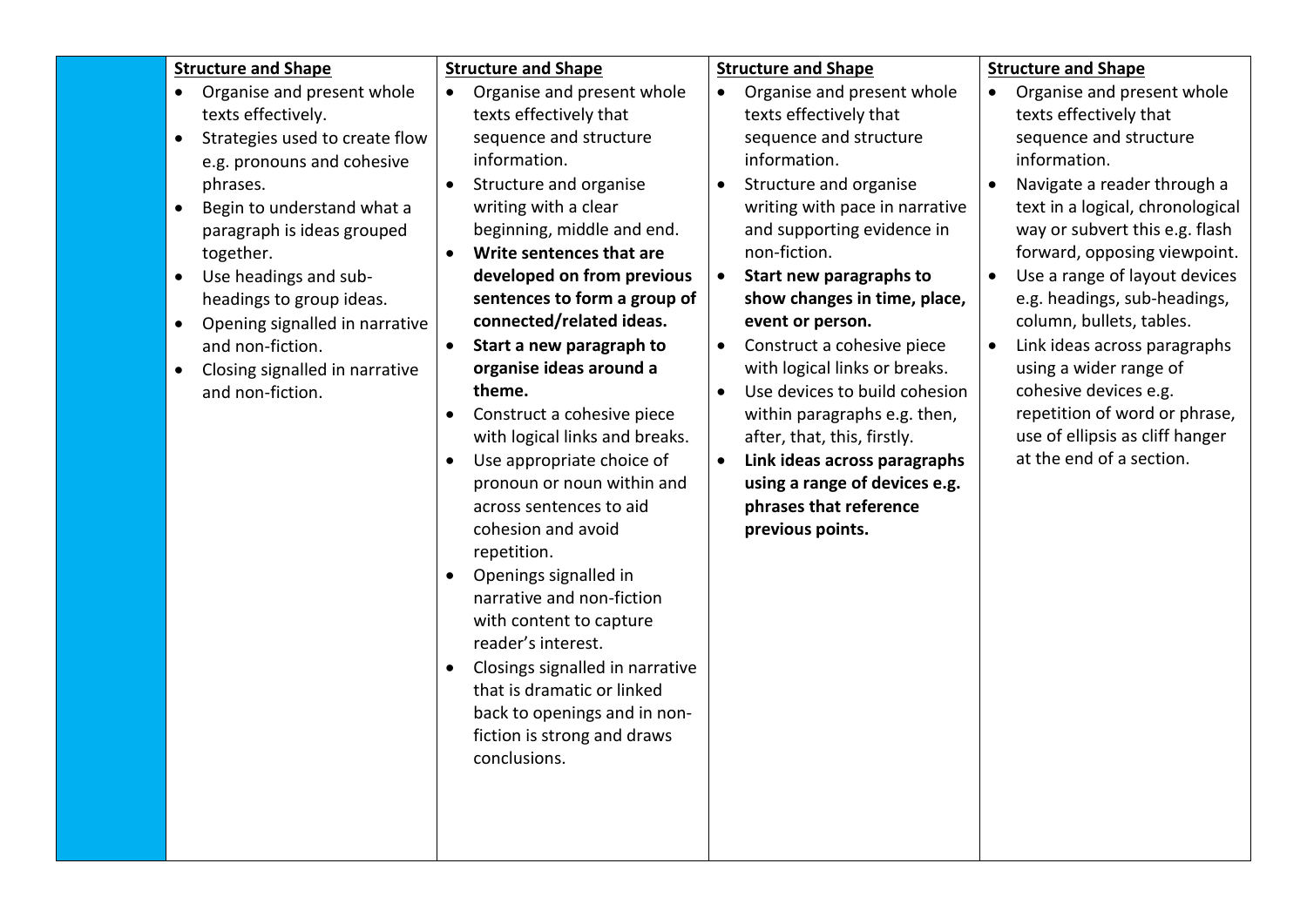| <b>Sentence Structure</b><br><b>Sentence Structure</b><br><b>Sentence Structure</b>                                   | <b>Sentence Structure</b>                |
|-----------------------------------------------------------------------------------------------------------------------|------------------------------------------|
| Vary sentences for clarity and<br>Vary sentences for clarity,<br>Vary sentences for clarity,                          | • Write informally or formally           |
| purpose and effect.<br>purpose and effect.<br>purpose.                                                                | appropriate to genre or text             |
| Use one word in isolation to<br>Ask rhetorical questions to<br>Create different emphasis in<br>$\bullet$<br>$\bullet$ | type.                                    |
| sentences through word<br>grab reader's attention.<br>heighten reader engagement.                                     | Vary the types of sentences<br>$\bullet$ |
| order and noun phrases.<br>Add detail into description<br>Use more complicated noun<br>$\bullet$<br>$\bullet$         | within a piece across simple,            |
| Mix short and long sentences<br>phrases (expanded by<br>e.g. precise words,<br>$\bullet$                              | compound and complex                     |
| descriptive noun phrases.<br>modifying adjectives, nouns<br>to change, accelerate or                                  | constructions.                           |
| Use prepositions that<br>and prepositional phrases).<br>show pace for the reader.<br>$\bullet$                        | Use the subjunctive form of<br>$\bullet$ |
| Use Standard English verb<br>Deploy tense choices that<br>position in<br>$\bullet$<br>$\bullet$                       | the verb to emphasise                    |
| place/environment.<br>inflections e.g. we were, I did<br>support cohesion by making                                   | formality, urgency or                    |
| instead of we was, I done.<br>links.<br>Use present perfect form of<br>$\bullet$                                      | importance e.g. the teacher              |
| verbs instead of simple past.<br>Use a widening range of<br>Use modal verb to show<br>$\bullet$<br>$\bullet$          | insists her pupils arrive on             |
| conjunctions.<br>something is certain,<br>Experiment with widening<br>$\bullet$                                       | time.                                    |
| possible or probable (or not<br>range of conjunctions.<br>Use more complicated<br>$\bullet$                           | Use passive voice to affect<br>$\bullet$ |
| conjunctions that set up<br>e.g. might, should, will,                                                                 | the presentation of                      |
| contrast or relationships e.g.<br>must)                                                                               | information in a sentence.               |
| despite, nevertheless,<br>Use relative clauses within<br>$\bullet$                                                    | Use a range of complex<br>$\bullet$      |
| consequently.<br>complex sentences                                                                                    | construction strategies to               |
| beginning with who, which,                                                                                            | build subordinating clauses              |
| where, when, whose, that.                                                                                             | with verb starts ending in               |
| Use verbs ending in 'ed' or                                                                                           | 'ing', 'ed' or adverbs 'ly'              |
| 'ing' to start clauses to build                                                                                       | followed by verbs, relative              |
| complex sentences.                                                                                                    | clauses and subordinating                |
|                                                                                                                       | conjunction starts.                      |
|                                                                                                                       |                                          |
|                                                                                                                       |                                          |
|                                                                                                                       |                                          |
|                                                                                                                       |                                          |
|                                                                                                                       |                                          |
|                                                                                                                       |                                          |
|                                                                                                                       |                                          |
|                                                                                                                       |                                          |
|                                                                                                                       |                                          |
|                                                                                                                       |                                          |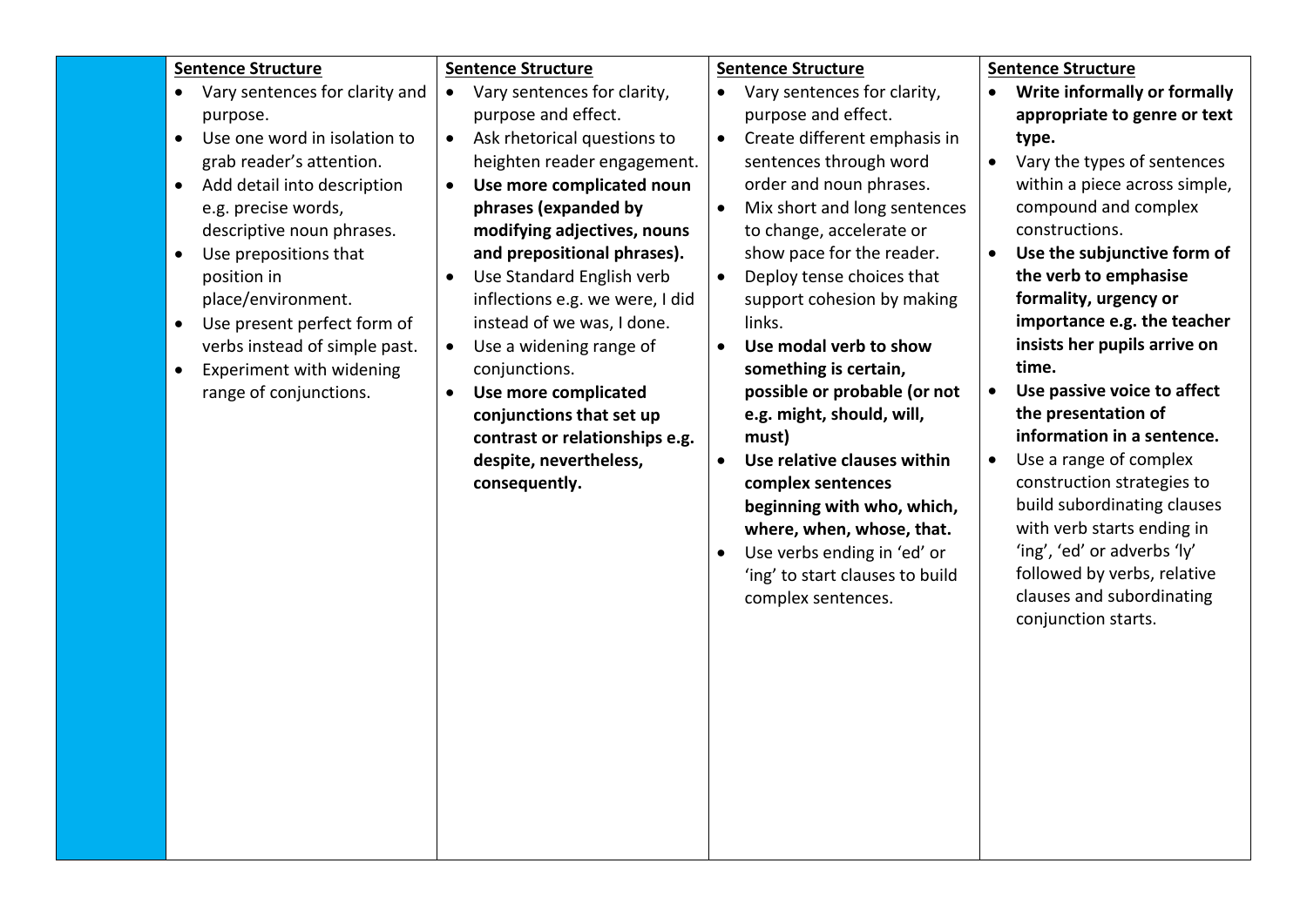| <b>Writing Techniques</b><br>Write sentences that use<br>$\bullet$<br>repetition of key words for<br>impact.<br>Use the word 'like' to build a<br>$\bullet$<br>simile.<br>Select appropriate<br>$\bullet$<br>vocabulary.<br>Choose words because of the<br>$\bullet$<br>effect that will have on the<br>reader.<br>Use adverbs/adverbials<br>$\bullet$<br>phrases that position in time<br>and build a relationship or<br>cause. | <b>Writing Techniques</b><br>Use 'as' to create a simile.<br>$\bullet$<br>Use metaphor to create vivid<br>$\bullet$<br>images in the reader's mind.<br>Make language choices that<br>$\bullet$<br>are interested and varied.<br>Use where adverbial phrases<br>$\bullet$<br>in fronted position in<br>sentences e.g. At the seaside,<br>Janice fed the seagull.<br>Use how 'ly' adverbs and 'ing'<br>adverbial phrases in fronted<br>position in sentences. | <b>Writing Techniques</b><br>Use pathetic fallacy to mirror<br>and extend character's<br>emotions.<br>Use pun to enhance the<br>$\bullet$<br>double meaning of language<br>e.g. The cheetah, a<br>predatory cheater of the<br>jungle.<br>Some vocabulary choice are<br>for effect or emphasis e.g.<br>technical terminology, vivid<br>language.<br>Indicate degree of possibility<br>$\bullet$<br>use adverbs e.g. perhaps,<br>surely.<br>Use a range of adverbs to link<br>ideas; adverbs of time,<br>adverbs of place. | <b>Writing Techniques</b><br>Use personification to give<br>$\bullet$<br>human attributes to<br>inanimate objects.<br>Use symbolism as a recurring<br>$\bullet$<br>idea to emphasise a themed<br>motif e.g. an ongoing<br>reference to water.<br>Use varied and precise<br>vocabulary to create<br>particular stylistic effects.<br>Use more complicated<br>$\bullet$<br>adverbial phrases to link<br>ideas.<br>Use adverbs and adverbial<br>$\bullet$<br>phrases to qualify, intensify<br>or emphasise e.g. the dog is<br>so incredibly stupid. |
|----------------------------------------------------------------------------------------------------------------------------------------------------------------------------------------------------------------------------------------------------------------------------------------------------------------------------------------------------------------------------------------------------------------------------------|-------------------------------------------------------------------------------------------------------------------------------------------------------------------------------------------------------------------------------------------------------------------------------------------------------------------------------------------------------------------------------------------------------------------------------------------------------------|--------------------------------------------------------------------------------------------------------------------------------------------------------------------------------------------------------------------------------------------------------------------------------------------------------------------------------------------------------------------------------------------------------------------------------------------------------------------------------------------------------------------------|--------------------------------------------------------------------------------------------------------------------------------------------------------------------------------------------------------------------------------------------------------------------------------------------------------------------------------------------------------------------------------------------------------------------------------------------------------------------------------------------------------------------------------------------------|
| Punctuation<br>Emerging use of inverted<br>commas to punctuate direct<br>speech.<br>Emerging use of other direct<br>$\bullet$<br>speech punctuation e.g.<br>punctuation inside the<br>inverted commas.                                                                                                                                                                                                                           | <b>Punctuation</b><br>Correct use of inverted<br>commas and other<br>punctuation to indicate direct<br>speech.<br>$\bullet$<br>Use apostrophes to mark<br>plural possession.<br>Use a commas after a<br>$\bullet$<br>fronted adverbial.                                                                                                                                                                                                                     | Punctuation<br>Use brackets, dashes or<br>commas to indicate<br>parenthesis.<br>Use commas to clarify<br>meaning or avoid ambiguity.                                                                                                                                                                                                                                                                                                                                                                                     | Punctuation<br>Use semi-colon, colon and<br>$\bullet$<br>dash to mark the boundary<br>between independent<br>clauses.<br>Use the colon to introduce a<br>$\bullet$<br>list and use of semi-colons<br>within lists.<br>Use bullet points to list<br>information.<br>Use hyphens to avoid<br>$\bullet$<br>ambiguity.                                                                                                                                                                                                                               |